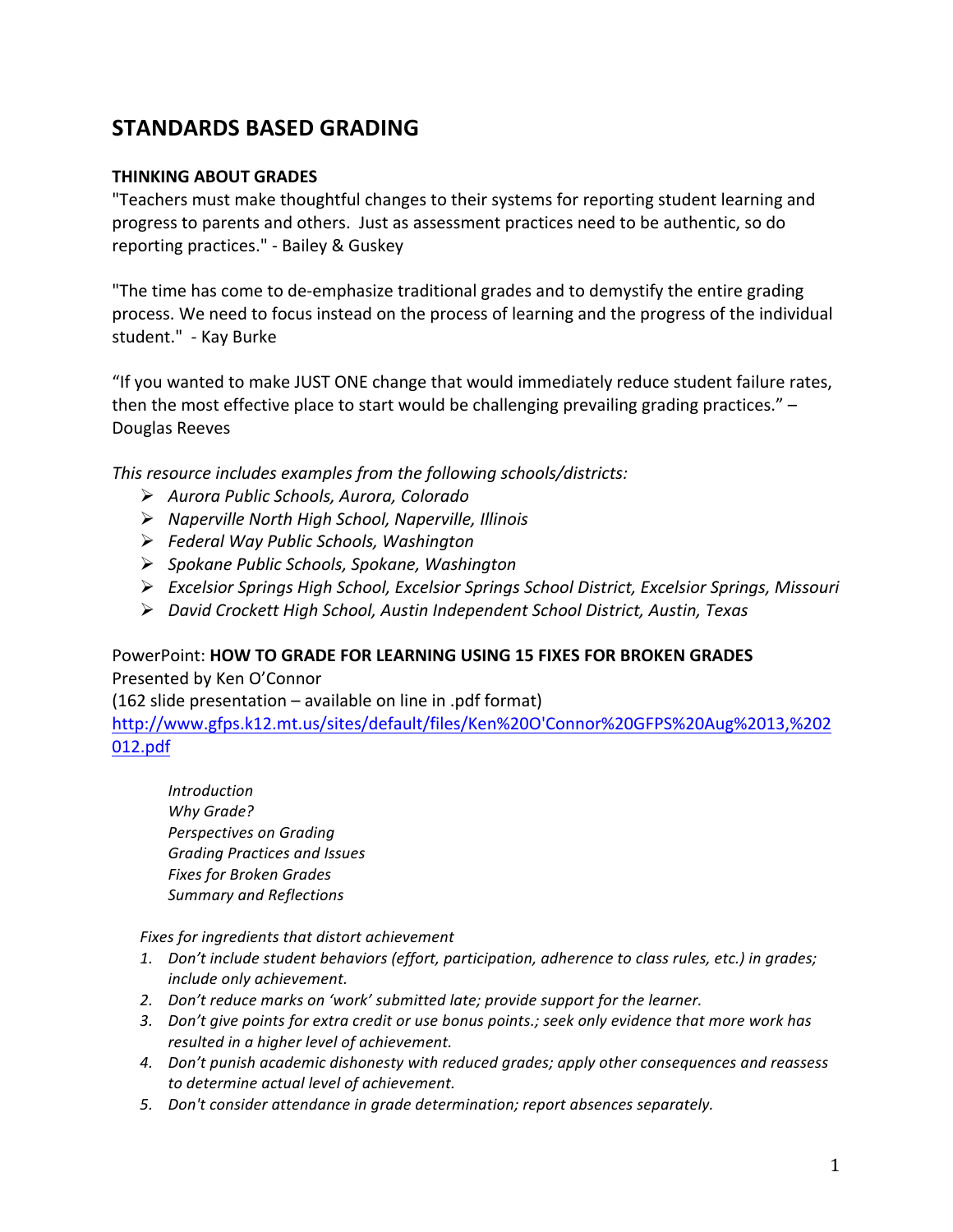- *6. Don't%include%group%scores%in%grades;%use%only%individual%achievement%evidence.%*
- 7. *Don't organize information in grading records by assessment methods or simply summarize into a%single%grade;%organize%and%report%evidence%by%standards/learning%goals.*
- 8. Don't assign grades using inappropriate or unclear performance standards; provide clear descriptions of achievement expectations.
- 9. *Don't assign grades based on student's achievement compared to other students; compare each* student's performance to preset standards.
- 10. Don't rely on evidence gathered from assessments that fail to meet standards of quality; rely *only%on%quality%assessments.%*
- 11. Don't rely on the mean; consider other measures of central tendency and use professional *judgment.*
- 12. Don't include zeros in grade determination when evidence is missing or as punishment; use alternatives, such as reassessing to determine real achievement or use "I" for Incomplete or *Insufficient%evidence.*
- 13. Don't use information from formative assessments and practice to determine grades; use only summative evidence.
- 14. Don't summarize evidence accumulated over time when learning is developmental and will grow with time and repeated opportunities; in those instances emphasize more recent achievement.
- *15. Don't%leave%students%out%of%the%grading%process.%Involve%students%– they%can%– and%should%– play% key%roles%in%assessment%and%grading%that%promote%achievement.%*

### **POWERPOINT: HIGH SCHOOL GRADING FOR THE 21st CENTURY**

Tom Schimmer, Okanagan-Skaha, Penticton, BC

http://www.slideshare.net/guest878956f0/high-school-grading-for-the-21st-century

*a%sampling%of%slides%from%the%PowerPoint%presentation: Grading%Misrules*

- Giving students a second chance is soft.
	- $\circ$  *Life is full of do-overs.*
- *Academic%rigor%means%setting%unreasonable%expectations*
	- o *Is%about%accountability*
- The punishment paradigm produces the epiphany
	- *…more likely to quit!*
- Students who are unsuccessful didn't try
	- o *"Can't"%do%vs.%"Won't"%do*

#### *Stop*

- *1. Grading%Homework*
- **2.** Reducing Scores for late work.
- 3. Using "0" for work not handed in.

#### *NO Grades for Practice (our position)*

Anytime a student makes a first attempt at practicing new learning it should not be included in the grade book until the teacher provides descriptive feedback on the student's work.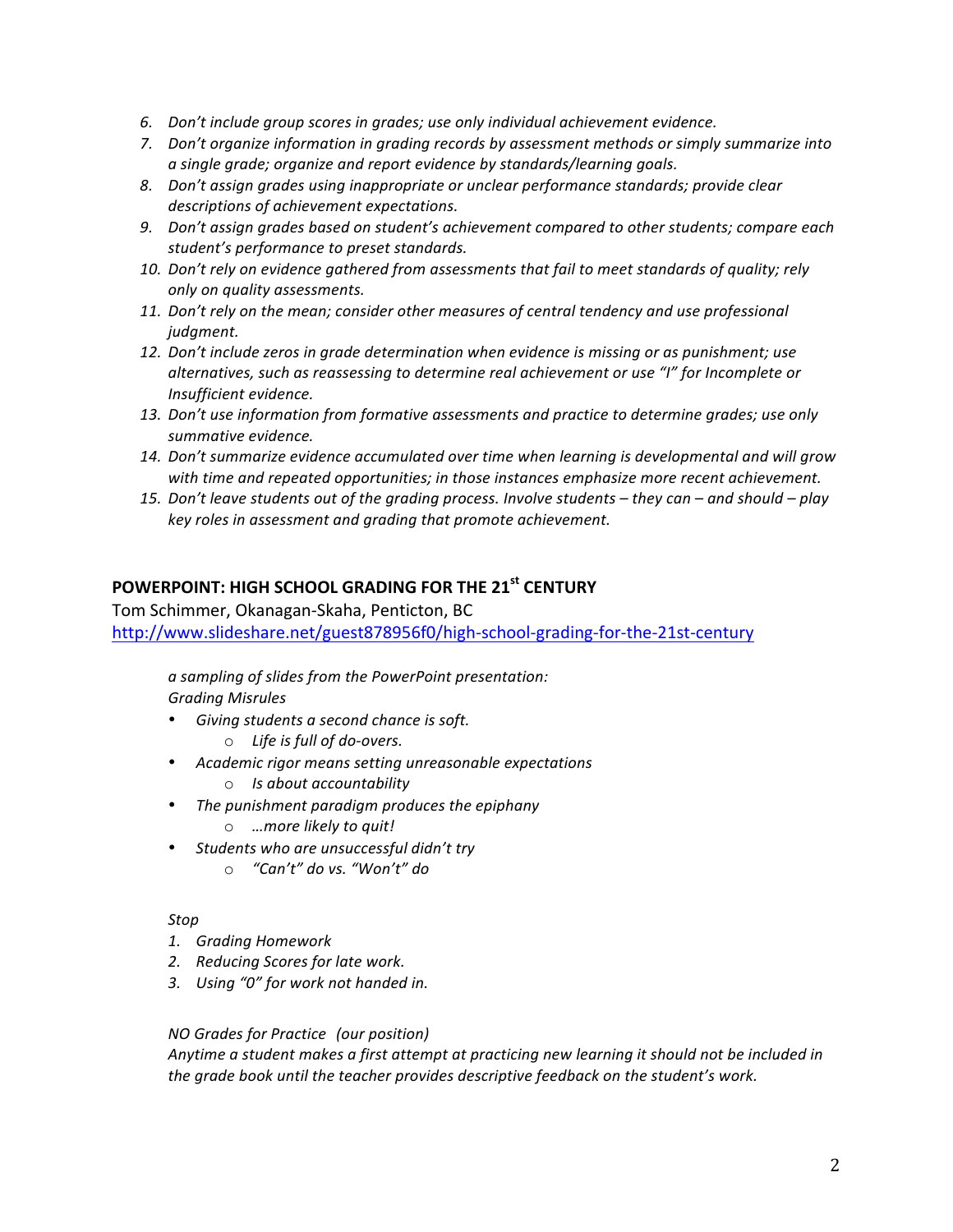*NO Late Penalties (our position)* Students should be graded on the quality of their work (their ability to meet the desired learning targets) rather than how punctual the assignment is.

*What's in a Grade? (Ministry of Education in British Columbia) "…letter%grades%will%be%used%to%indicate%students'%levels%of%performance%in%relation%to%the%learning%* outcomes for each course or subject or grade."

*NO%Zeroes%%%(Our%position)*

**VIDEO: Standards-Based Grading Overview** - youtube video (3 minutes and 22 seconds) http://www.youtube.com/watch?v=E7m4762pjH8 Standards-Based Grading (SBG) helps teachers: focus on learning goals, design effective assessments, and give better feedback to our students.

#### Aurora Public Schools, Colorado: Standards-Based Grading

"As part of the VISTA 2015 vision to "graduate every student with the choice to attend college without remediation," APS has expanded the implementation of a standards-based grading system. APS successfully implemented Standards-Based Grading in all of their high schools in January 2012. (see PowerPoint, FAQs, and resources) http://aurorak12.org/parents/sbg/

#### **Naperville North High School**

Naperville Community Unit School District 203

Naperville, Illinois

Standards Based Grading

Naperville North High School's website includes information on Standards Based Grading, including a Principal's letter, NNHS Grading Understandings, SBG Implementation Timeline, FAQs, Standards Based Grading Vocabulary, Standards Based Grading Research, NNHS Standards Based Grading Courses, and the School Family Community Partnership (SFCP) of Naperville North High School

See http://schools.naperville203.org/north/schoolinformation/GradingStandards.asp

#### **Federal'Way'Public'Schools,'Washington**

*(Includes%37%schools,%35%square%miles%e Federal%Way,%Kent,%Des%Moines,%Auburn%and%several%*  $unincorporated~areas, Washington)$ 

## **Standards Based Education The right thing to do — for all of our students**

"Federal Way Public Schools' standards-based education system establishes challenging and appropriate learning targets for all students.

We do this in every course, at every grade level, and in every classroom. We use standardsbased education across the district to ensure our entire students graduate with the critical knowledge and 21st century skills.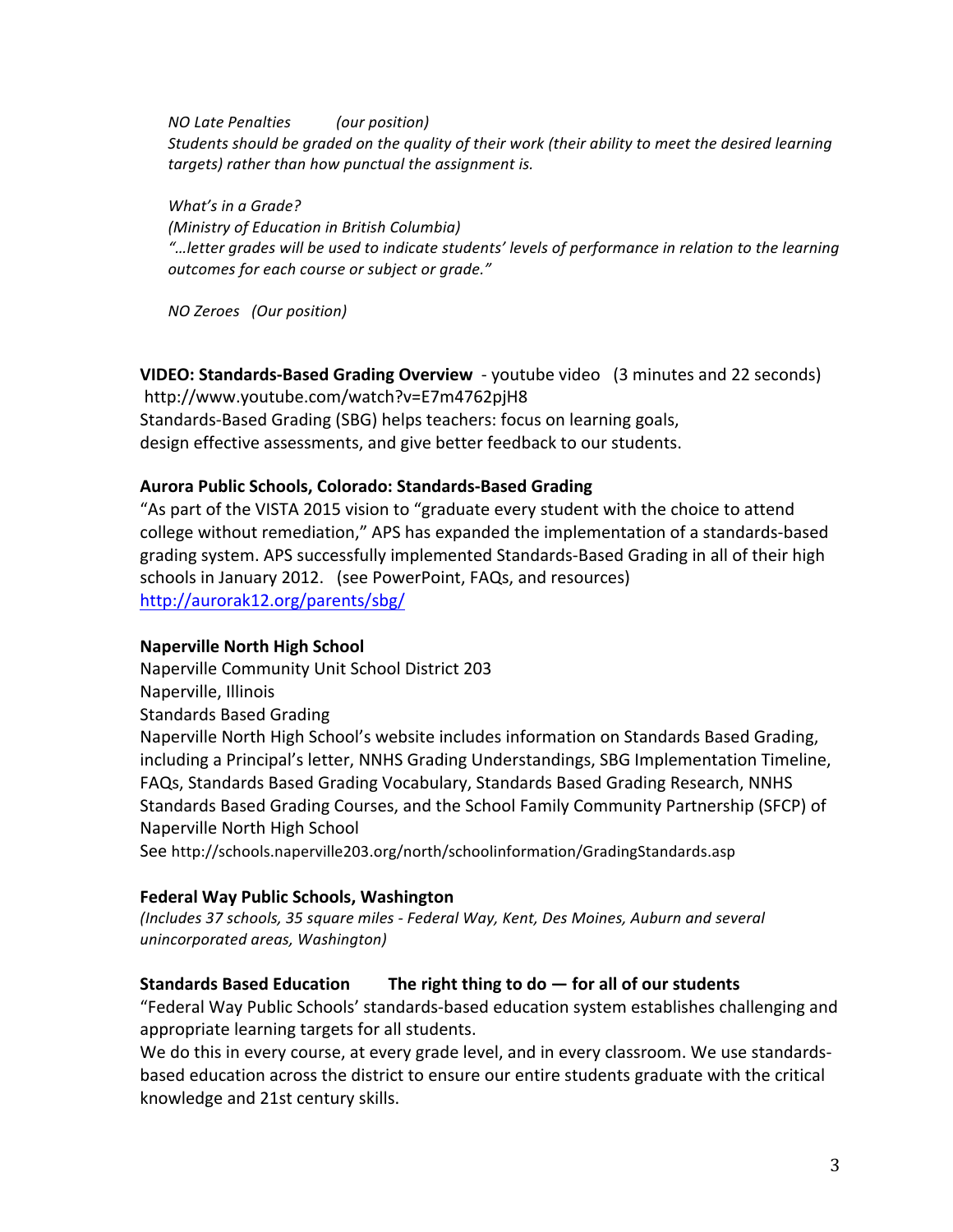## What is SBF?

Standards-based learning provides the foundation for 21st century learning opportunities that prepare students for today, tomorrow and the future.

Provides a fair and objective way to evaluate students based on what they have learned while providing the appropriate level of challenge and rigor.

**3** Gives teachers a powerful system for teaching.

Helps parents be knowledgeable participants in their students' education." (See also a video on Standards-Based Grading) http://www.fwps.org/teaching/?/families/9-12.html

# **Spokane Schools**

Spokane Public School District Spokane, Washington Curriculum!Connection Standards based Grading and Reporting (SBGR) http://www.spokaneschools.org/Page/16308 Includes:

- $\triangleright$  Standards Based Grading and Reporting Handbook for Secondary (Parents)
- $\triangleright$  Standards Based Grading and Reporting Handbook for Secondary (Teachers)
- $\triangleright$  Parent Access to Student Standards Grades (Shaw parents only)
- $\triangleright$  Grading Principles: A Filter for the Work in Spokane Public Schools
- $\triangleright$  Implementation Timeline
- $\triangleright$  Grading Principles: A Filter for the Work in Spokane Public Schools
	- Grades and Reports Should Be Based on Clearly Specified Learning Goals and Performance Standards
	- Evidence Used for Grading Should be Valid
	- Grading Should be based on Established Criteria, Not on Arbitrary Norms
	- Not Everything Should be included in Grades
	- **Avoid Grading Based on (Mean) Averages**
	- **Focus on Achievement, and Report Other Factors Separately**
	- The Negative Impact of Zeros

**Excelsior Springs High School Standards-Based Grading Frequently'Asked'Questions'**

**Excelsior Springs School District** Excelsior Springs, Missouri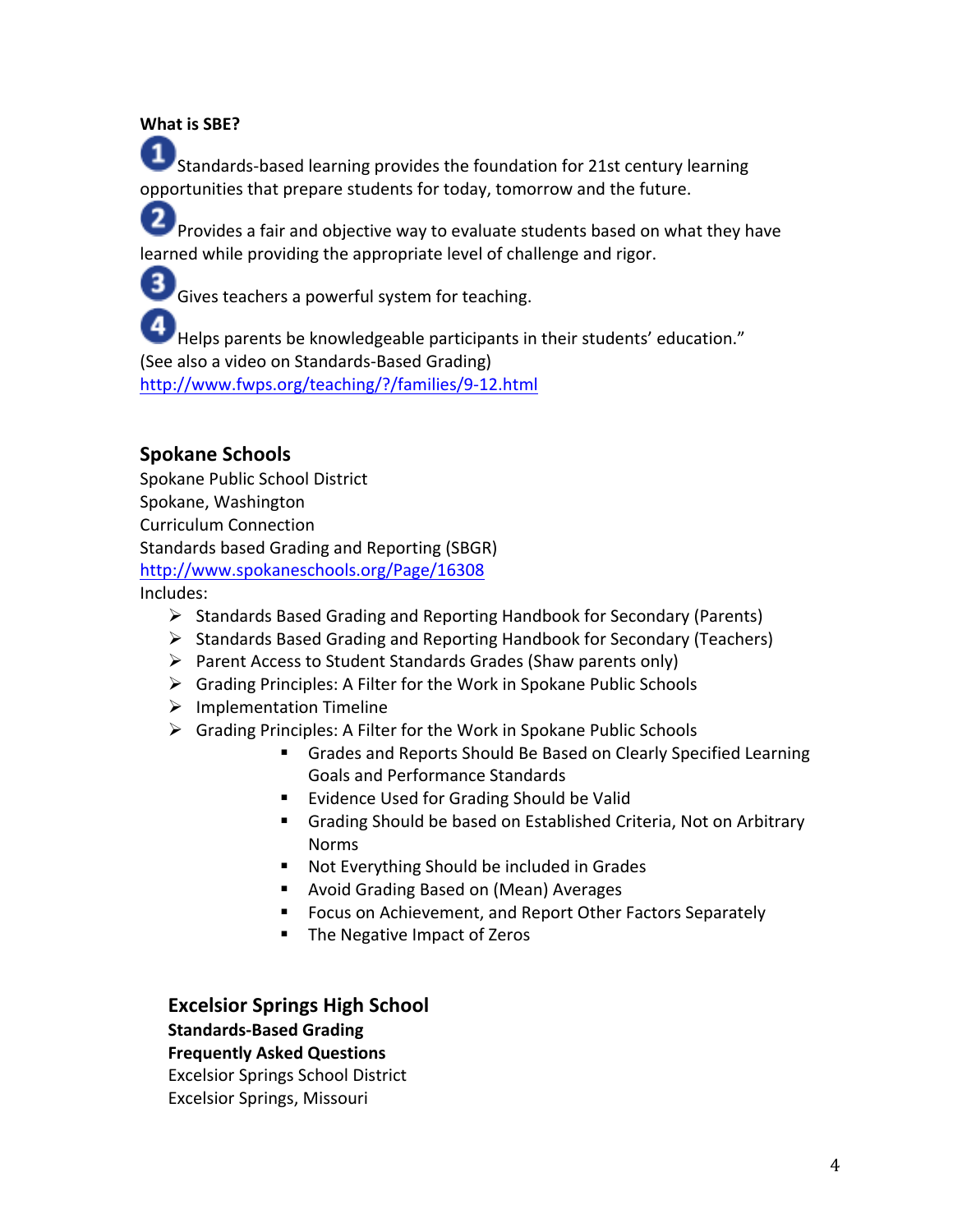## http://hs.essd40.com

## **David Crockett High School**

Austin Independent School District Austin, Texas **Standards'Based'Grading'FAQs**

http://www.crocketths.org/apps/pages/index.jsp?uREC\_ID=141157&type=d

"What is Standards Based Grading? Standards Based Grading is a refined way of reporting what students know and how they demonstrate their learning of state content standards."

See also Standards Based Grading School Structures, describing the ways in which course-specific PLCs work at David Crockett High School.

http://www.crocketths.org/apps/pages/index.jsp?uREC\_ID=141157&type=d&pREC\_ID= 274764

#### **SOME REFERENCES FOR EFFECTIVE GRADING PRACTICE** (A work in progress)

Brookhart, S. Grading, Pearson Merrill Prentice Hall, 2004

Canady, R. and P.R. Hotchkiss, "It's a Good Score: Just a Bad Grade," Kappan, September 1989, 68-71

Cooper, D., Talk About Assessment, Thmoson Nelson, 2007

Donen, T. Grades Don't Matter, Fairview High Schook TN, 2011.

Guskey, T.R. and J. Bailey, Developing Grading and Reporting Systems for Student Learning, Corwin, 2001.

Kagan, S., "Group Grades Miss the Mark," Educational Leadership, May 1995, 68-71.

Kohn, A., Grading: The Issue is not How but Why," Educational Leadership, October 1994, 38-41.

Marzano, Robert (2006), Classroom Assessment and Grading that Work, Alexandria, VA: Association for Supervision and Curriculum Development

Marzano, Robert J., Formative Assessment and Standards Based Grading: Classroom Strategies That Work, Bloomington, Indiana: Marzano Research Library

O'Connor, K., How to Grade for Learning: Linked Grades to Standards, Corwin, Thousand Oaks, CA 2009

O'Connor, K., A Repair Kit for Grading: Fifteen Fixes for Broken Grades with DVD, 2<sup>nd</sup> edition, Assessment Training Institute, inc., 2010

Reeves, Douglas, Elements of Grading: A Guide to Effective Practice, Solution Tree, 2011